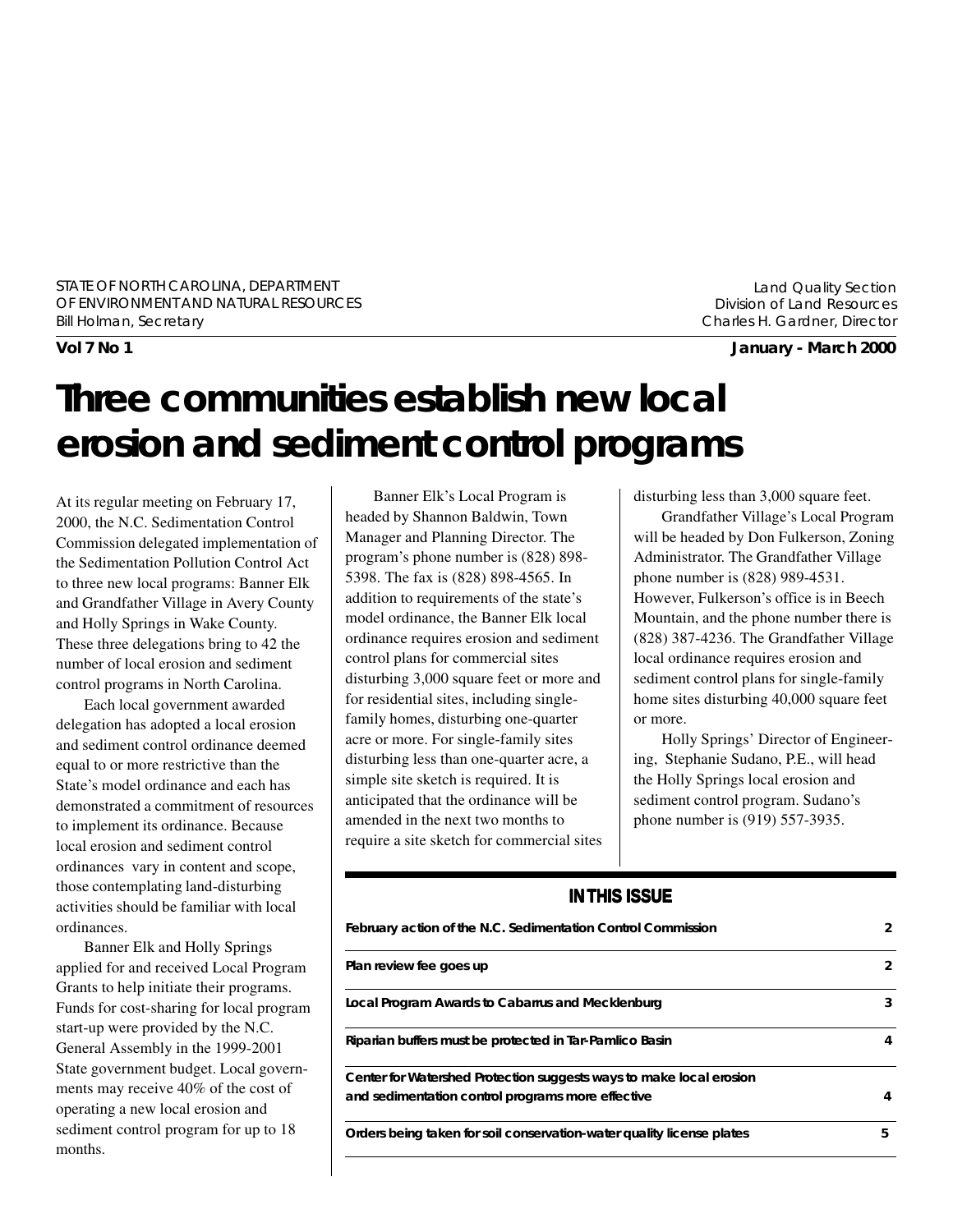### **February action of the N.C. Sedimentation Control Commission**

At its regular meeting on February 17, 2000, the N.C. Sedimentation Control Commission (SCC) took the following action:

- Delegated authority to implement the Sedimentation Pollution Control Act to the municipalities of Grandfather Village, Holly Springs, and Banner Elk.
- Awarded Local Program grants to Banner Elk and Holly Springs for new local program start-up and to Pitt County, Winston-Salem, and Greensboro for program enhancement.
- Received a draft report on the storm water forum held by the N.C. Division of Land Resources, Land Quality Section, and the N.C. Division of Water Quality November 3, 1999, to explore storm water issues in North Carolina and ideas for addressing issues. **The draft report, "Urban Storm Water Management: Preparing for the 21st Century" is now available for public review and comment.** It may be downloaded in portable document format (pdf) from the web at http://www2.ncsu.edu/ncsu/ CIL/WRRI/stormforumsum.pdf. A

# **Plan review fee goes up**

Upon approval by the N.C. General Assembly, the fee that the N.C. Land Quality Section charges for reviewing erosion and sediment control plans will increase to \$40 per acre or part of an acre of disturbed land. The increased plan review fee was approved by the N.C. Sedimentation Control Commission in a conference call on January 18, following publication of the proposed change in the *N.C. Register* and a public hearing and comment period.

This fee increase applies only to plans reviewed by Land Quality staff of paper copy may be obtained from Jeri Gray at the UNC Water Resources Research Institute at (919) 515-2815. Following comment by participants and the public, a subcommittee of the SCC will consider whether the Commission should take any action regarding the report.

■ Voted to send a letter to Secretary of Environment and Natural Resources Bill Holman and to Governor James B. Hunt, Jr. expressing concern about problems in recruiting and retaining qualified employees for the Land Quality Section's programs. The vote followed a report by Section Chief Mell Nevils that 10 positions remain vacant in Land Quality.

#### **Call for Presentations**

**The International Erosion Control Association invites you to submit abstracts for the 32nd Annual Conference and Expo February 5-9, 2001 Las Vegas, Nevada Deadline April 3, 2000 For details visit website http://www.ieca.org or call (970) 879-3010**

Department of Environment and Natural Resources Regional Offices. Local erosion and sediment control programs set their own plan review fees.

The rule increasing the fee has been approved by the N.C. Rules Review Commission. If no bill to disapprove the increase is filed during the first 30 days of the next session of the General Assembly, it will become effective on the 31st day. The General Assembly will convene May 8, 2000.



*SEDIMENTS Vol 7, No 1 January - March 2000*

*SEDIMENTS* is published quarterly by the N.C. Sedimentation Control Commission to provide information and assistance to the regulated community and to facilitate communication among personnel of state and local erosion and sediment control programs.

Send comments to Caroline Medlin, NCDENR-Land Quality, 1612 Mail Service Center, Raleigh, NC 27699-1612. Send change of address to WRRI, Box 7912, North Carolina State University, Raleigh, NC 27695-7912 (919/515-2815). Fifty-six hundred copies of this newsletter were printed at a cost of \$716.76 or 13 cents per copy.

Personnel of the Land Quality Section of the N.C. Department of Environment and Natural Resources provide information and assistance for implementation of the N.C. Erosion and Sediment Control Program. For assistance, please contact the Regional Engineer or the Raleigh headquarters listed below:

> Richard Phillips, P.E. Interchange Bldg, 59 Woodfin Place Asheville, NC 28801 (828) 251-6208

William (Toby) Vinson, E.I.T. 225 Green Street, Suite 714 Fayetteville, NC 28301 (910) 486-1541

Doug Miller, P.E. 919 N. Main Street Mooresville, NC 27115 (704) 663-1699

John Holley, P.E. 3800 Barrett Drive, Suite 101 Raleigh, NC 27609 (919) 571-4700

Floyd Williams, P.G. 943 Washington Sq. Mall Washington, NC 27889 (252) 946-6481

Dan Sams, P.E 127 Cardinal Dr, Ext Wilmington, NC 28405-3845 (910) 395-3900

Matt Gantt, P.E. 585 Waughtown St. Winston-Salem, NC 27107 (336) 771-4600

Raleigh Headquarters 512 N. Salisbury St., 1612 Mail Service Center Raleigh, NC 27699-1612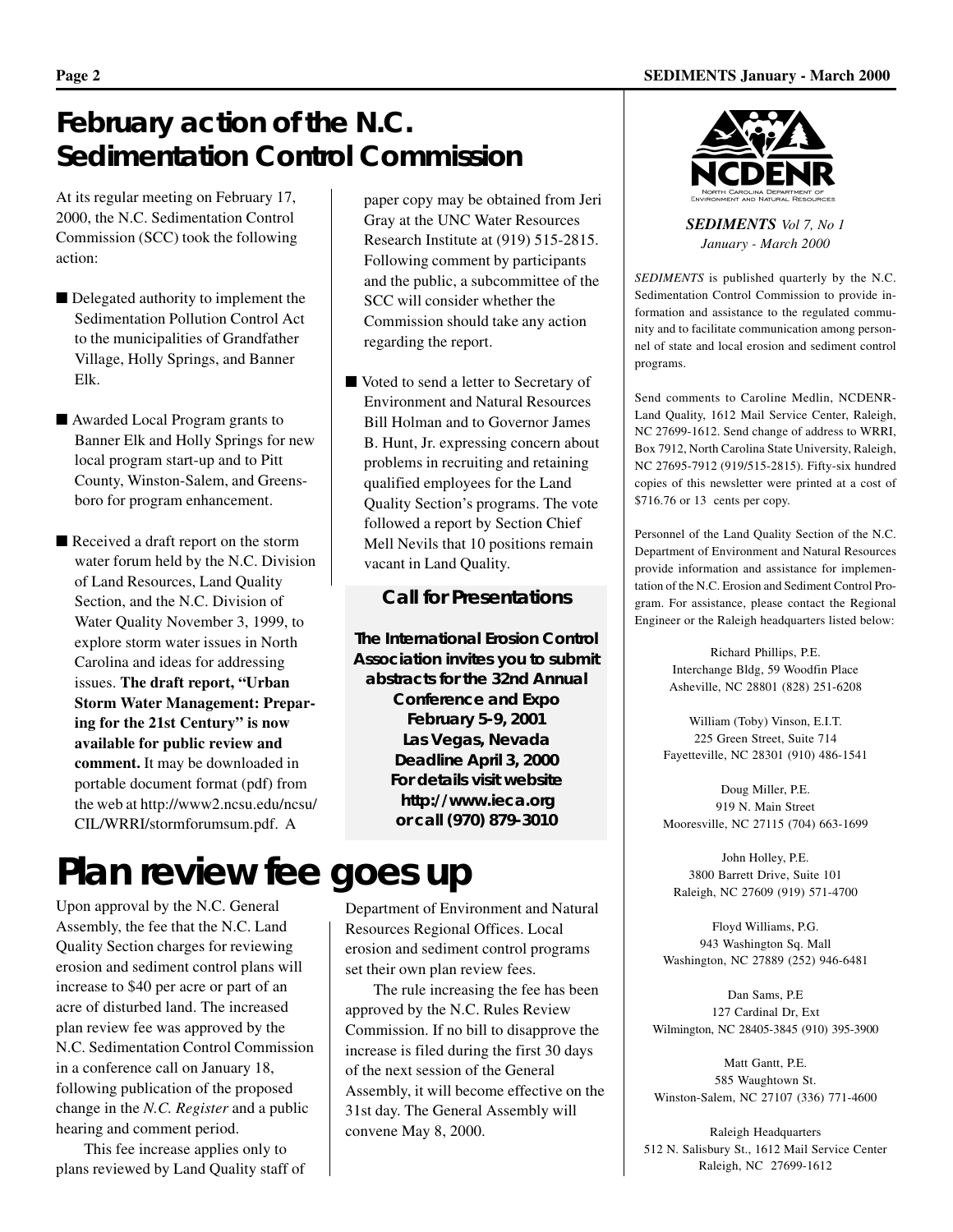#### The North Carolina Sedimentation Control Commission

The Sedimentation Control Commission (SCC) was created to administer the Sedimentation Control Program pursuant to the N.C. Sedimentation Pollution Control Act of 1973 (SPCA). It is charged with adopting rules, setting standards, and providing guidance for implementation of the Act. The composition of the Commission is set by statute to encompass a broad range of perspectives and expertise in areas related to construction, industry, government, and natural resource conservation and quality. All members are appointed by the Governor and serve three-year terms, except for the Director of the Water Resources Research Institute of The University of North Carolina, who serves as long as he remains Director. The chairman of the SCC is named by the Governor.

> Chairman: John R. Bratton Wake Stone Corp., Knightdale Rep. N.C. Mining Commission

Commissioners: J. Allen Barnhill, Jr. Barnhill Contracting Company, Tarboro Rep. Associated General Contractors of N.C.

F. Roger Watson Asheville Rep. N.C. Home Builders Association

William T. "Buzz" Bryson CP&L, Raleigh Rep. Non-governmental Conservationist

Rebecca M. Heron Durham Rep. Association of County Commissioners/ N.C. League of Municipalities

Kenneth H. Reckhow Durham Director of Water Resources Research Institute

Joseph A. Phillips Raleigh Rep. Non-governmental Conservationist

J. Wendell Gilliam Raleigh Rep. NCSU Dept. of Soil Science

Ray B. Killough Piedmont Natural Gas Co., Matthews Rep. N.C. public utilities

Donnie W. Brewer Rivers & Associates Inc., Greenville Rep. Professional Engineers of N.C.

Daniel V. Besse Winston-Salem Rep. N.C. Environmental Management Commission

James Ferguson Clyde Rep. N.C. Soil and Water Conservation Commission



*Ralph Stout (left) , former Chairman of the Sedimentation Control Commission and current Education Committee member, presented the Local Program Award for programs with three or more people to Mecklenburg County. From left to right Mecklenburg erosion control personnel are Richard Farmer, Kia Whittlesey, P.E., and Mack Cox.*

# **Local Program Awards go to Cabarrus and Mecklenburg**

At the local Programs workshop in Greensboro in February, awards for outstanding performance were presented to Cabarrus County and Mecklenburg County.

Cabarrus County received the Local Program Award for programs with fewer than three staff members. The Cabarrus County program, which is only two years old, was

nominated by Mooresville Regional Engineer Doug Miller. Miller said that Cabarrus County's emphasis on singlefamily home construction has helped area home builders recognize the need for sediment control.

The Mecklenburg County program received the award for three or more staff members. Mecklenburg was also nominated by Doug Miller. Miller cited Mecklenburg for its emphasis on contractor education and training and for



*Tony Johnson (left) and Tom Smith (right) staff the Cabarrus County Local Program, which won the Local Program Award for programs with fewer than three people.*

monitoring sediment control on singlefamily home construction. He also praised the program for contributing articles to local papers to highlight the need for sediment control and for its "Green Builder" programs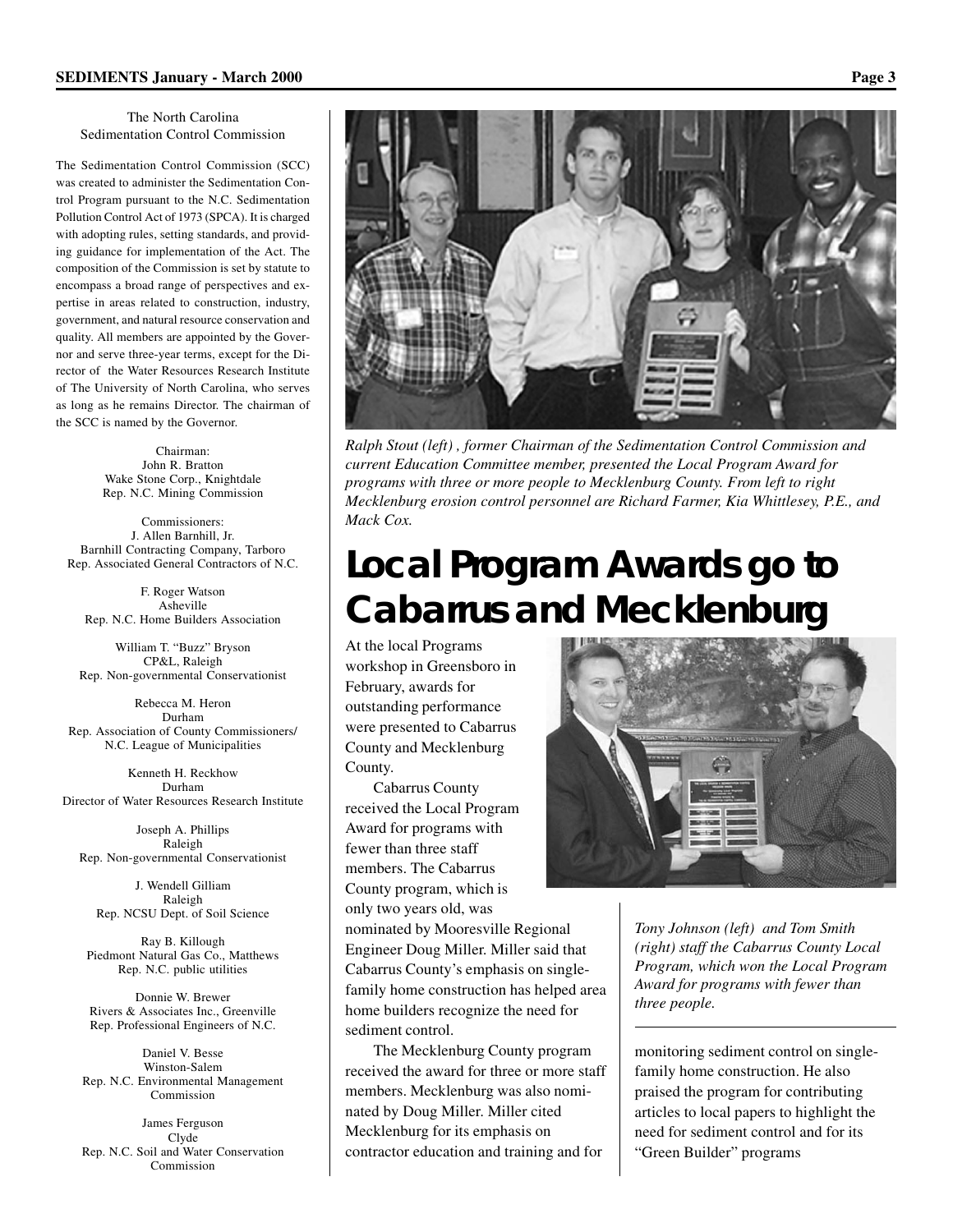*Erosion and sedimentation control plans must conform*

# **Riparian buffers must be protected in Tar-Pamlico Basin**

In December 1999, the N.C. Environmental Management Commission (EMC) adopted a rule requiring the preservation of vegetated buffer areas along intermittent and perennial streams, lakes, ponds, and estuarine waters throughout the Tar-Pamlico River Basin. The requirements went into effect as a temporary rule January 1, 2000. They will become permanent in August following review by the N.C. Rules Review Commission and General Assembly.

The Tar-Pamlico buffer rules are identical to riparian buffer rules adopted for the Neuse Basin. They require that a total of 50 feet of vegetated area be maintained on each side of waterbodies. Thirty feet bordering the water must

remain undisturbed except for specific exempted activities. The next 20 feet must be vegetated, but activities such as grading and landscaping are allowed.

Because House Bill 1098, passed by the 1999 Session of the N.C. General Assembly, requires that erosion and sediment control plans must comply with all riparian buffer protection rules, the Tar-Pamlico buffer rules automatically affect erosion and sediment control planning in the Tar-Pamlico Basin.

When Division of Land Resources personnel in Regional Offices in the Tar-Pamlico Basin review erosion and sediment control plans, they will check to see that required buffers are shown on the plan. If a required buffer is not shown on the plan, the plan must be disapproved unless the applicant revises it before completion or suspension of the review process. If Land Resources staff cannot determine whether a buffer is required, the application will be considered incomplete and the applicant will be notified. The applicant must then apply to the N.C. Division of Water Quality (DWQ) for a determination of whether a buffer is required and submit written documentation to Land Resources staff before plan review can proceed.

Local erosion and sediment control programs in the Tar-Pamlico Basin must also disapprove plans that do not comply with buffer requirements.

At its December meeting the EMC also approved moving forward with development of riparian buffer requirements for the Catawba River Basin. Buffer requirements for the Catawba could be adopted as early as July.

## **Center for Watershed Protection suggests ways to make local erosion and sedimentation control programs more effective**

The Center for Watershed Protection (CWP) has recently published on its website a copyrighted critique of erosion and sediment control plans titled "Muddy Water In - Muddy Water Out?" Written by Whitney Brown and Deborah Caraco, the paper is based on a number of surveys and investigations of erosion and sediment control programs across the country.

According to the paper, erosion and sediment control plans are often ineffective in protecting water quality, largely because local erosion and sediment control programs, in general, do not live up to the promises of their ordinances.

Nationwide, 90% of erosion and sediment control programs are administered locally, with 60% being mandated by state law. However, states do not provide funding for local programs, which must compete for funding with

other local priorities and often lose. Lacking dedicated funding sources, local erosion and sediment control programs are "chronically strapped for funds" and "operate on shoestring budgets," according to the CWP critique.

However, CWP suggests that resource-poor local programs can improve the performance of the plans they oversee by improving the management of their program resources. CWP suggests "ten modest management tips to get more results with less resources:"

- Develop effective leadership for the program. Effective leadership involves a commitment to educating designers, contractors, and the public about the need for better erosion and sediment control and a willingness to try new approaches to improve the program.
- Redeploy existing staff from the office to the field or the training room. Plan reviewers should spend time at construction sites seeing how the plans they have approved are working, and they should spend at least 10% of their time helping train and educate contractors and the public.
- Cross-train local development review and inspection staff. Employees of other development review and inspection staffs should be able to spot and refer erosion and sediment control problems.
- Amend the development review process to require early review of the erosion prevention elements of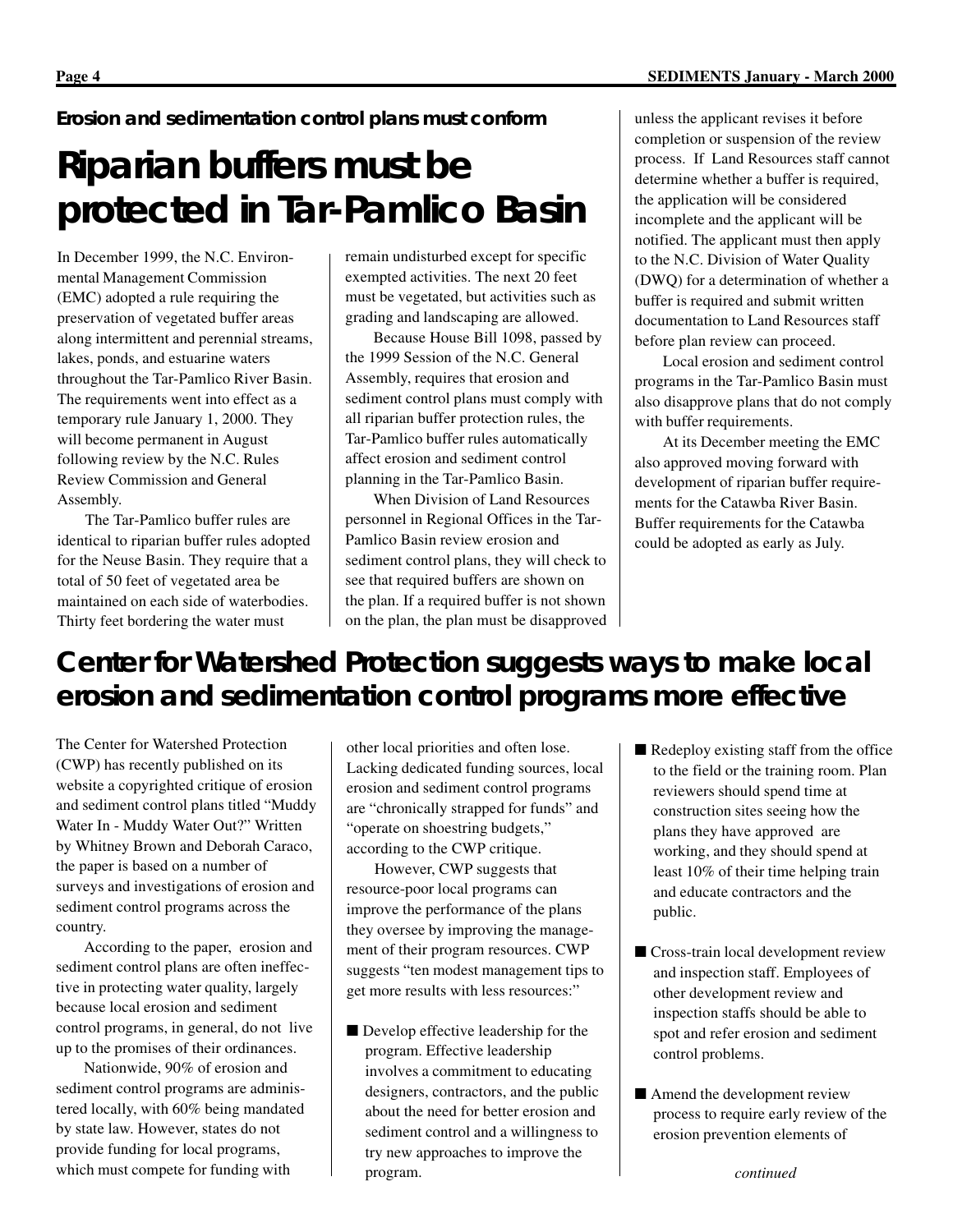erosion and sediment control plans (minimize clearing and grading, protect waterways, and construction phasing). The local planning agency could be responsible for this review.

- Prioritize inspections based on erosion risk. Schedule more frequent inspections of sites most vulnerable to erosion (based on factors such as site area, slope, erodible soils, proximity to waterways, etc.).
- Require the designer to certify initial installation of erosion and sediment control practices. Since a survey in North Carolina showed that 16% of practices shown on plans were never installed, this requirement would be a useful enforcement mechanism.
- Invest in contractor certification and private inspector programs. This quickly multiplies the erosion and sediment control workforce.
- Use public-sector construction projects to demonstrate effective erosion and sediment controls for contractor training.
- Enlist the talents of developers and engineering consultants in the program. A local program advisory group could provide valuable input on how to apply practices more costeffectively or streamlining the plan review process.
- Reinvent the local erosion and sediment control manual. A local program advisory group composed of developers and engineers could also provide valuable input for improving design and installation instructions and training materials.

The entire paper "Muddy Water In - Muddy Water Out" can be read at the Center for Watershed Protection website at the following address: http://www.cwp.org/Articles/

muddy\_water.htm

# **Orders being taken for soil conservation-water quality license plates**

In 1997, the N.C. General Assembly passed legislation allowing the creation of a special vehicle license plate to promote soil conservation and water quality. Revenue from the sale of the special tags is to be credited to the Soil and Water Conservation Account within the N.C. Department of Environment and Natural Resources (DENR) and used to

fund environmental education and water quality education in North Carolina.

A DENR committee has recently adopted a graphic that will be incorporated into the license plate, and the N.C. Division of Soil and Water Conservation (DSWC) is now taking orders for the special plate. A minimum of 300 orders must be received in order for the N.C. Division of Motor Vehicles to produce the tags.

Special North Carolina vehicle license plates cost \$20 annually in addition to the regular \$20 license fee. Ten dollars of the special fee will go to the N.C. DOT roadside beautification (wildflower) program and \$10.00 will go to the Soil and Water Conservation Account for grants to schools for water quality projects.

The final plate design has not been completed; however, it will incorporate the graphic on the right and will use three colors.

If you would like to have a special North Carolina soil and water conservation license plate, you should complete an application form (available from N.C.



# **PROTECT OUR WATER**

DSWC at 919-733-2302 or at the web address below) and send it with your check for \$20 made payable to the N.C. Association of Soil and Water Conservation Districts to:

> N.C. Division of Soil and Water Conservation 1614 Mail Service Center Raleigh, NC 27699-1614

When DSWC has received 300 applications, it will forward the applications and fees to the Division of Motor Vehicles, which will then produce the tags. When your vehicle registration comes due, DMV will send you your special plate.

The application form for the special water quality license plate is available in pdf format at website:http:// www2.ncsu.edu/ncsu/CIL/WRRI/ wqtagform.pdf

If you have questions about the soil and water conservation license plate program, please contact Steve Bennett with DSWC Raleigh Regional Office at (919) 571-4700.